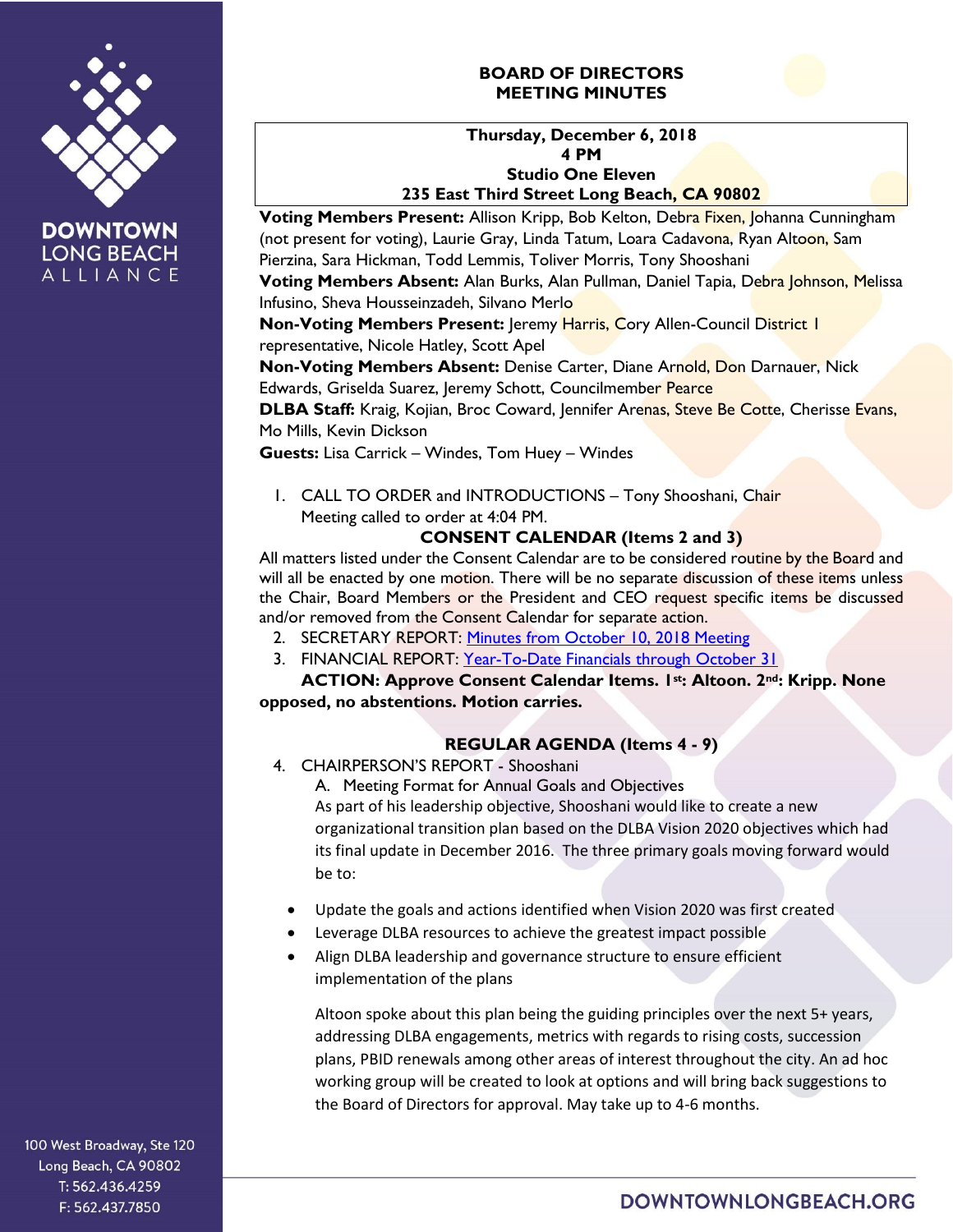Shooshani also thanked Director Linda Tatum, who represented the City on the Board, for her service. She will be replaced by John Keisler, Director of Economic Development and Property Services effective January 1, 2019.

# 5. Governance Committee Report – Ryan Altoon, Past-Chair

The Governance Committee is looking at a year-long engagement to identify potential Board candidates, rather than a once-yearly recruitment. Currently working on what metrics are needed to categorize eligible candidates based on upcoming seat vacancies and filling the needs of the Board. Also working on marketing materials to explain the merit and value of being a DLBA Board member to interested individuals.

Kojian mentioned that the entire Board of Directors can champion DLBA candidates and cultivate leadership by helping to seek interested community members and invite them to attend committee or Board meetings and participate in DLBA events.

### 6. Audit Committee Report – Bob Kelton, Chairperson

- A. Present 2017-18 Annual Audit Tom Huey and Lisa Carrick, Windes Huey explained that the financial statement is a consolidated DLBA/DDC statement even though they are separate entities because the members of the DLBA Executive Committee sit on the Board of the DDC. There was a request to make an expanded footnote in the statement, clarifying that the restricted contribution was to the DDC specifically. **ACTION: Approve or amend 2017-18 Annual Audit as recommended by DLBA Audit Committee. 1st: Morris. 2nd: Kelton. None opposed, Tatum Abstained. Motion carries.**
- B. Present 2017-18 Form 990 Tom Huey and Lisa Carrick, Windes **ACTION: Approve or amend 2017-18 Form 990 as recommended by DLBA Audit Committee. 1st: Kelton. 2nd: Altoon. None opposed, Tatum Abstained. Motion carries.**
- 7. PRESIDENT AND CEO REPORT Kraig Kojian

Kojian reported that the Executive Committee had heard a presentation earlier in the day from Kelly Colopy, Director of Health and Human Services for the City of Long Beach which she will present to City Council on Tuesday, December 11, 2018 regarding the Everyone Home Long Beach Task Force composed of 30 community partners named by Mayor Garcia. Report with recommendations being presented was given to all Board members to review.

DLBA Annual report is now available in hard copy as well as online.

- A. Downtown Development Corporation (DDC) Update Kojian reported that DDC has engaged a strategic planning consultant to partner with Dr. Steven Goodwin who is an organizational management professional to work on a strategic plan and the organizational structure for the DDC with the goal of separating from the DLBA this year so that the DDC can evolve into a stand-alone entity. John Keisler, Economic Development Director for the City of Long Beach will also be providing input.
- B. Organizational Transitional Planning Ryan Altoon, Past-Chair
- 8. OLD BUSINESS

### 9. NEW BUSINESS

The Board members went around the table and shared any New Business that had to share with the group.